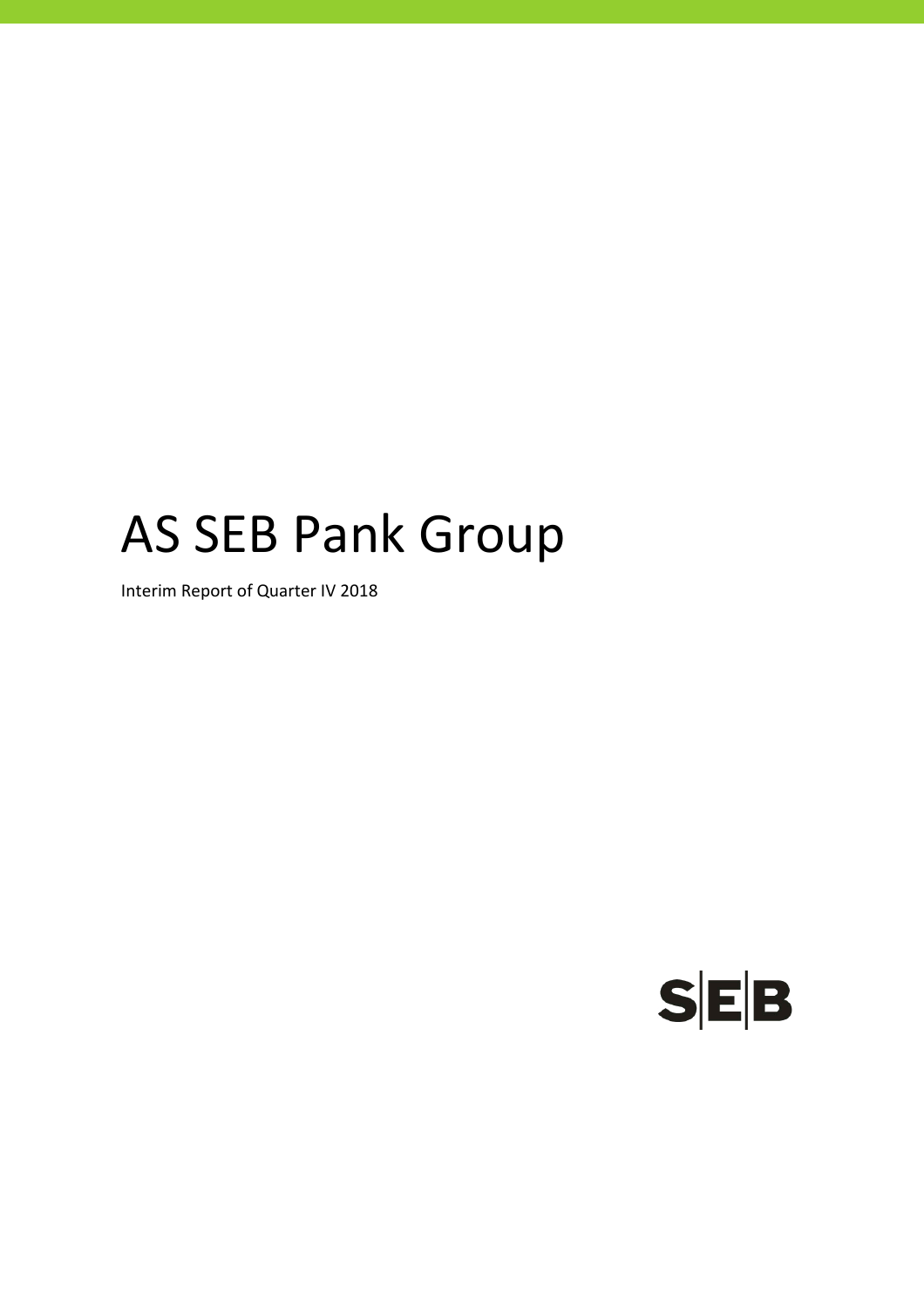**Introduction - general information** 

#### **1. Credit institution**

| Company name      | AS SEB Pank                             |
|-------------------|-----------------------------------------|
| Address           | Tornimäe Str. 2, Tallinn 15010, Estonia |
| Registered in     | Republic of Estonia                     |
| Registry date     | 08.12.1995                              |
| Registry code     | 10004252 (Estonian Commercial Register) |
| Phone             | +372 6 655 100                          |
| Fax               | +372 6 655 102                          |
| <b>SWIFT</b>      | EEUHEE2X                                |
| e-mail            | info@seb.ee                             |
| Internet homepage | http://www.seb.ee                       |

#### **2. Auditor**

| Audit company  | AS PricewaterhouseCoopers               |
|----------------|-----------------------------------------|
| Registry code  | 10142876 (Estonian Commercial Register) |
| <b>Address</b> | Pärnu Str. 15, 10141 Tallinn, Estonia   |
| Reporting date | 31.12.2018                              |

Reporting period 01.01.2018 - 31.12.2018 Reporting currency Euro (EUR), millions

#### **3. General information**

The 100% owner of AS SEB Pank is the publicly traded parent company Skandinaviska Enskilda Banken AB (publ), which is the parent company of SEB Group, provider of financial services. SEB Group is a leading Nordic financial services group. As a relationship bank, SEB in Sweden and the Baltic countries offers financial advice and a wide range of financial services. In Denmark, Finland, Norway and Germany, the bank's operations have a strong focus on corporate and investment banking based on a full-service offered corporate and institutional customers. Bank has presence in about 20 countries worldwide.

AS SEB Pank Group is an Estonian financial group belonging to SEB Group, which provides services to private persons, companies and the public sector.

#### **4. Basis for preparation**

Skandinaviska Enskilda Banken AB (publ), the parent company of AS SEB Pank, publishes interim reports for SEB Group on web page www.sebgroup.com/ir. The present AS SEB Pank Group interim report is not audited.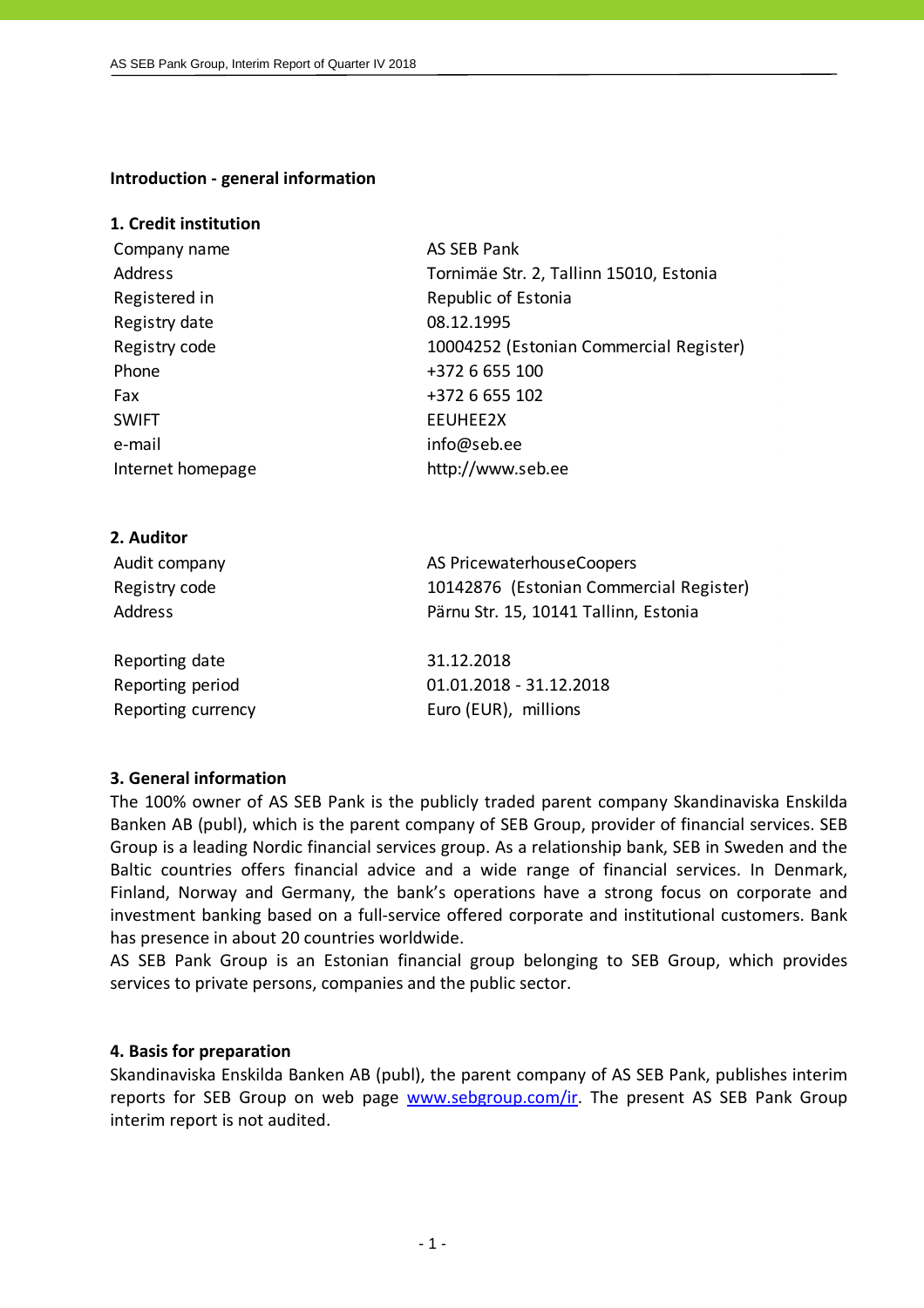#### **Consolidated financial statements**

#### **1. Consolidated income statement**

(millions of EUR)

|                                                                             | 2018      |         | 2017          |         |
|-----------------------------------------------------------------------------|-----------|---------|---------------|---------|
|                                                                             | 12 months |         | QIV 12 months | QIV     |
| Interest and similar income                                                 | 108.8     | 28.5    | 99.8          | 25.8    |
| Interest expenses and similar charges                                       | $-9.1$    | $-2.4$  | $-9.5$        | $-2.1$  |
| <b>Netinterestincome</b>                                                    | 99.7      | 26.1    | 90.3          | 23.7    |
| Fee and commission income                                                   | 67.6      | 17.3    | 64.0          | 16.7    |
| Fee and commission expense                                                  | $-19.1$   | $-4.9$  | $-16.3$       | $-4.2$  |
| Net fee and commission income                                               | 48.5      | 12.4    | 47.7          | 12.5    |
| Net financial income                                                        | 5.8       | 0.9     | 6.0           | 1.8     |
| Gains less losses from investment securities                                | 1.2       | 0.7     | 0.3           | $-0.4$  |
| Income from dividends                                                       | 0.0       | 0.0     | 0.1           | 0.1     |
| Share of profit of associates                                               | 0.3       | 0.0     | 0.2           | 0.0     |
| Other income                                                                | 0.7       | 0.2     | 1.3           | 0.2     |
| Net other income                                                            | 2.2       | 0.9     | 1.9           | $-0.1$  |
| <b>Total income</b>                                                         | 156.2     | 40.3    | 145.9         | 37.9    |
| Personnel expenses                                                          | $-39.7$   | $-10.6$ | $-38.0$       | $-9.6$  |
| Depreciation, amortisation and impairment of tangible and intangible assets | $-3.5$    | $-1.1$  | $-4.4$        | $-1.6$  |
| Other expenses                                                              | $-14.3$   | $-4.2$  | $-15.7$       | $-3.0$  |
| <b>Total expenses</b>                                                       | $-57.5$   | $-15.9$ | $-58.1$       | $-14.2$ |
| Profit before expected credit losses                                        | 98.7      | 24.4    | 87.8          | 23.7    |
| Expected credit losses*                                                     | $-0.9$    | $-0.7$  |               |         |
| Impairment losses on loans and advances**                                   |           |         | 5.0           | 4.8     |
| Profit before income tax                                                    | 97.8      | 23.7    | 92.8          | 28.5    |
| Income tax                                                                  | $-34.1$   | $-16.6$ | $-7.5$        | 0.0     |
| Netprofit                                                                   | 63.7      | 7.1     | 85.3          | 28.5    |
| Profit attributable to the sole equity holder                               | 63.7      | 7.1     | 85.3          | 28.5    |
|                                                                             |           |         |               |         |

\* Based on IFRS 9 expected loss model

\*\* Based on IAS 39 incurred loss model

#### **2. Consolidated statement of comprehensive income**

| (millions of EUR) |
|-------------------|
|-------------------|

|                                                                      | 2018      |     | 2017          |      |
|----------------------------------------------------------------------|-----------|-----|---------------|------|
|                                                                      | 12 months |     | QIV 12 months | QIV  |
| <b>Net profit</b>                                                    | 63.7      | 7.1 | 85.3          | 28.5 |
| Other comprehensive income                                           |           |     |               |      |
| Items that may subsequently be reclassified to the income statement: |           |     |               |      |
| Revaluation of available-for-sale financial assets                   | 0.0       | 0.0 | 0.7           | 0.3  |
| Total other comprehensive income                                     | 0.0       | 0.0 | 0.7           | 0.3  |
| Total comprehensive income                                           | 63.7      | 7.1 | 86.0          | 28.8 |
| Sole equity holder of the parent entity (total)                      | 63.7      | 7.1 | 86.0          | 28.8 |
| - Total comprehensive income from continued operations               | 63.7      | 7.1 | 86.0          | 28.8 |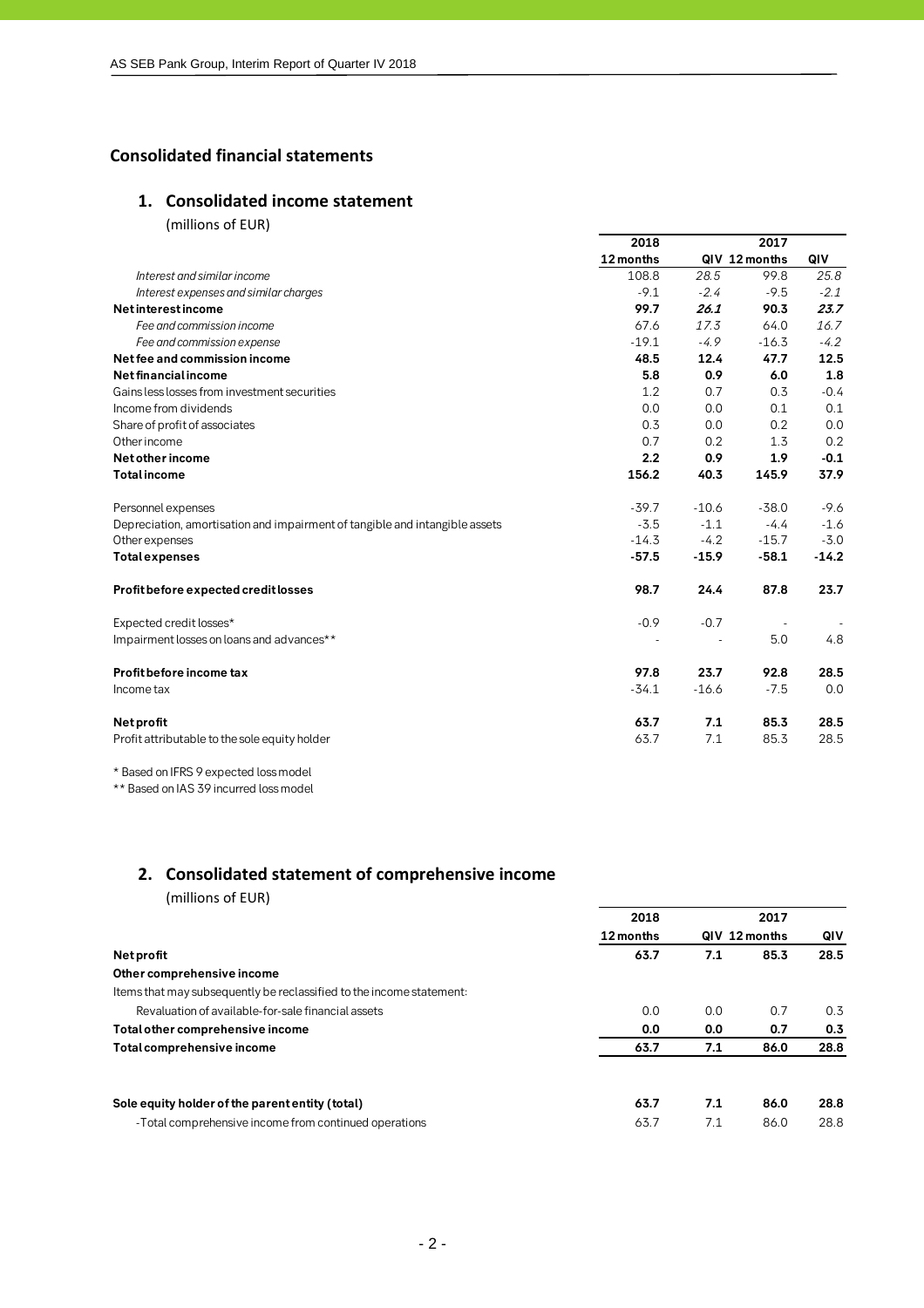# **3. Consolidated statement of financial position**

(millions of EUR)

|                                                     |             | 31.12.2018 01.01.2018 | 31.12.2017  |
|-----------------------------------------------------|-------------|-----------------------|-------------|
| <b>ASSETS</b>                                       |             |                       |             |
| Cash and balances with central bank                 | 1 1 5 6, 9  | 1 0 5 1 , 2           | 1 0 5 1 , 2 |
| Loans to credit institutions                        | 80,4        | 172,3                 | 172,3       |
| Loans to the public                                 | 5 1 6 5 , 6 | 4 748,1               | 4751,0      |
| Debt securities                                     | 109,7       | 89,2                  | 89,2        |
| Derivatives                                         | 6,6         | 23,5                  | 23,5        |
| Equity instruments                                  | 9,9         | 7,4                   | 7,4         |
| Investments in associates                           | 1,4         | 1,0                   | 1,0         |
| Intangible assets                                   | 4,9         | 3,9                   | 3,9         |
| Property, plant equipment                           | 9,8         | 9,7                   | 9,7         |
| Other non-financial assets                          | 13,0        | 15,0                  | 15,0        |
| <b>Total assets</b>                                 | 6 5 5 8 , 2 | 6 121,3               | 6 1 2 4 , 2 |
| <b>LIABILITIES AND EQUITY</b>                       |             |                       |             |
| <b>Liabilities</b>                                  |             |                       |             |
| Deposits from central banks and credit institutions | 1 0 2 2 , 0 | 1 2 1 4 , 5           | 1 2 1 4 , 5 |
| Deposits and borrowings from the public             | 4 3 9 9, 9  | 3 747,2               | 3 747,2     |
| Derivatives                                         | 6,2         | 23,2                  | 23,2        |
| Current income tax liabilities                      | 10,5        | 0,0                   | 0,0         |
| Provisions                                          | 5,8         | 0,3                   | 0,0         |
| Other financial liabilities                         | 66,0        | 78,7                  | 78,7        |
| Other non-financial liabilities                     | 14,2        | 18,1                  | 18,1        |
| <b>Total liabilities</b>                            | 5 5 2 4,6   | 5 082,0               | 5 081,7     |
| <b>Equity</b>                                       |             |                       |             |
| Share capital                                       | 42,5        | 42,5                  | 42,5        |
| Share premium                                       | 86,3        | 86,3                  | 86,3        |
| Other reserves                                      | 19,4        | 19,4                  | 19,4        |
| Retained earnings                                   | 885,4       | 891,1                 | 894,3       |
| <b>Total equity</b>                                 | 1033,6      | 1 0 3 9 , 3           | 1 0 4 2 , 5 |
| <b>TOTAL LIABILITIES AND EQUITY</b>                 | 6 5 5 8,2   | 6 121,3               | 6 124,2     |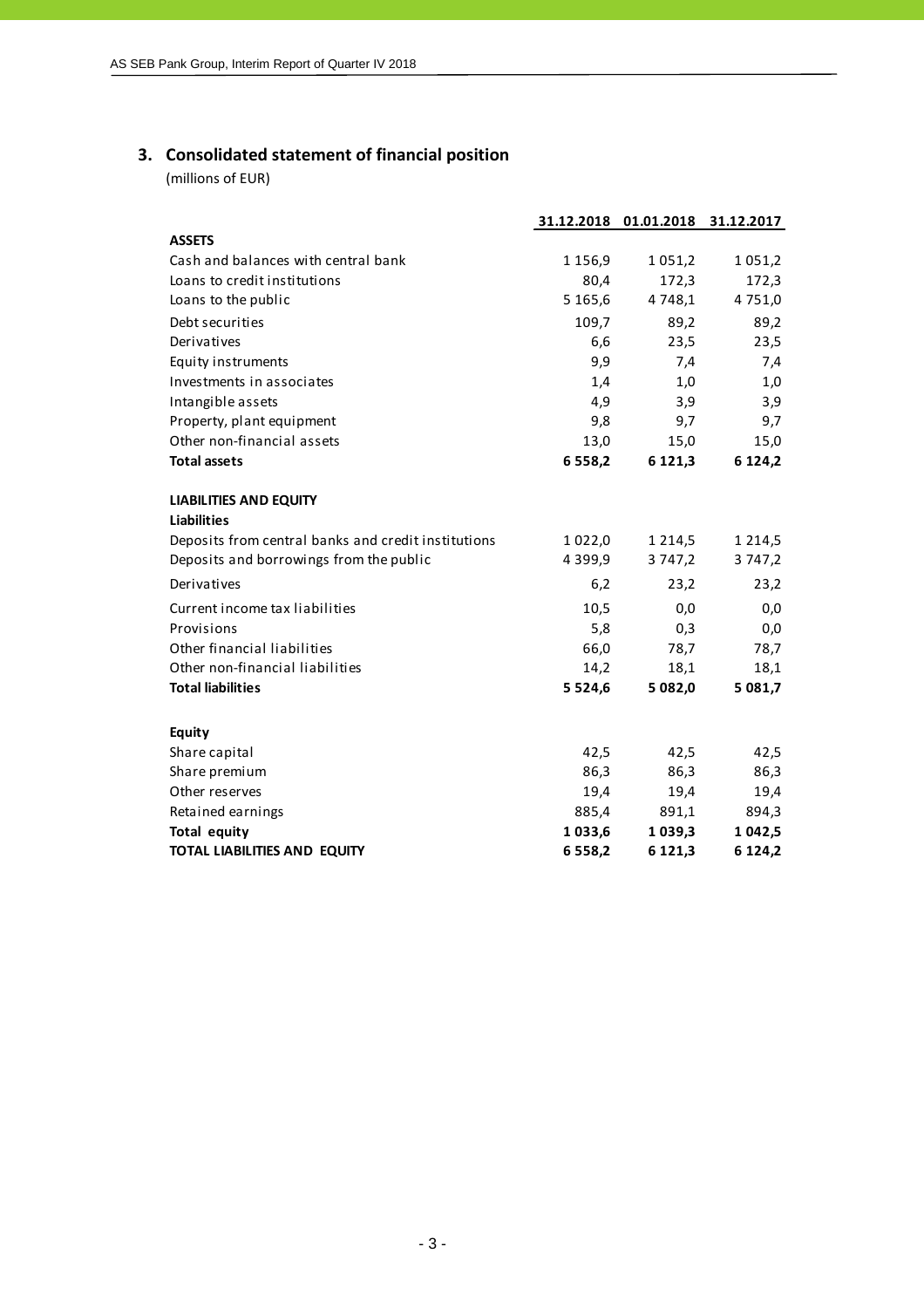#### **4. Consolidated cash flow statement**

(millions of EUR)

|                                                                                              | 2018<br>12 months  | 2017<br>12 months     |
|----------------------------------------------------------------------------------------------|--------------------|-----------------------|
| Cash flow from operating activities                                                          | 91.3               | 7.1                   |
| Cash flow from investment activities                                                         | $-5.8$             | $-3.1$                |
| Cash flow from financing activities                                                          | -70.0              | $-30.0$               |
| Net change in cash and cash equivalents                                                      | 15.5               | $-26.0$               |
| Cash and cash equivalents at the beginnig of year<br>Net change in cash and cash equivalents | 1 2 4 4 .9<br>15.5 | 1 2 7 0 .9<br>$-26.0$ |
| Cash and cash equivalents at the end of period                                               | 1 2 6 0 . 4        | 1 2 4 4 .9            |

# **5. Changes in consolidated shareholders' equity**

(millions of EUR)

|                                                                 |                       |              |                 |                 | <b>Total</b>  |
|-----------------------------------------------------------------|-----------------------|--------------|-----------------|-----------------|---------------|
|                                                                 |                       | <b>Share</b> |                 | <b>Retained</b> | shareholders' |
|                                                                 | Share capital premium |              | <b>Reserves</b> | profit          | equity        |
| Year beginning at 01.01.2017                                    | 42.5                  | 86.3         | 20.3            | 836.8           | 985.9         |
| Dividend paid                                                   | 0.0                   | 0.0          | 0.0             | $-30.0$         | $-30.0$       |
| Other                                                           | 0.0                   | 0.0          | 0.0             | 0.6             | 0.6           |
| Net profit                                                      | 0.0                   | 0.0          | 0.0             | 85.3            | 85.3          |
| Other comprehensive income:<br>Net change in available-for-sale |                       |              |                 |                 |               |
| financial assets                                                | 0.0                   | 0.0          | 0.7             | 0.0             | 0.7           |
| Total other comprehensive income                                | 0.0                   | 0.0          | 0.7             | 0.0             | 0.7           |
| <b>Total comprehensive income</b>                               | 0.0                   | 0.0          | 0.7             | 85.3            | 86.0          |
| <b>Final balance at 31.12.2017</b>                              | 42.5                  | 86.3         | 21.0            | 892.7           | 1 042.5       |
| <b>Balance at 31.12.2017</b>                                    | 42.5                  | 86.3         | 19.4            | 894.3           | 1 042.5       |
| Effect of applying IFRS9 *                                      | 0.0                   | 0.0          | 0.0             | $-3.2$          | $-3.2$        |
| Restated balance at 01.01.2018                                  | 42.5                  | 86.3         | 19.4            | 891.1           | 1 039.3       |
| Dividend paid                                                   | 0.0                   | 0.0          | 0.0             | $-70.0$         | $-70.0$       |
| Other                                                           | 0.0                   | 0.0          | 0.0             | 0.6             | 0.6           |
| Net profit                                                      | 0.0                   | 0.0          | 0.0             | 63.7            | 63.7          |
| <b>Total comprehensive income</b>                               | 0.0                   | 0.0          | 0.0             | 63.7            | 63.7          |
| Final balance at 31.12.2018                                     | 42.5                  | 86.3         | 19.4            | 885.4           | 1033.6        |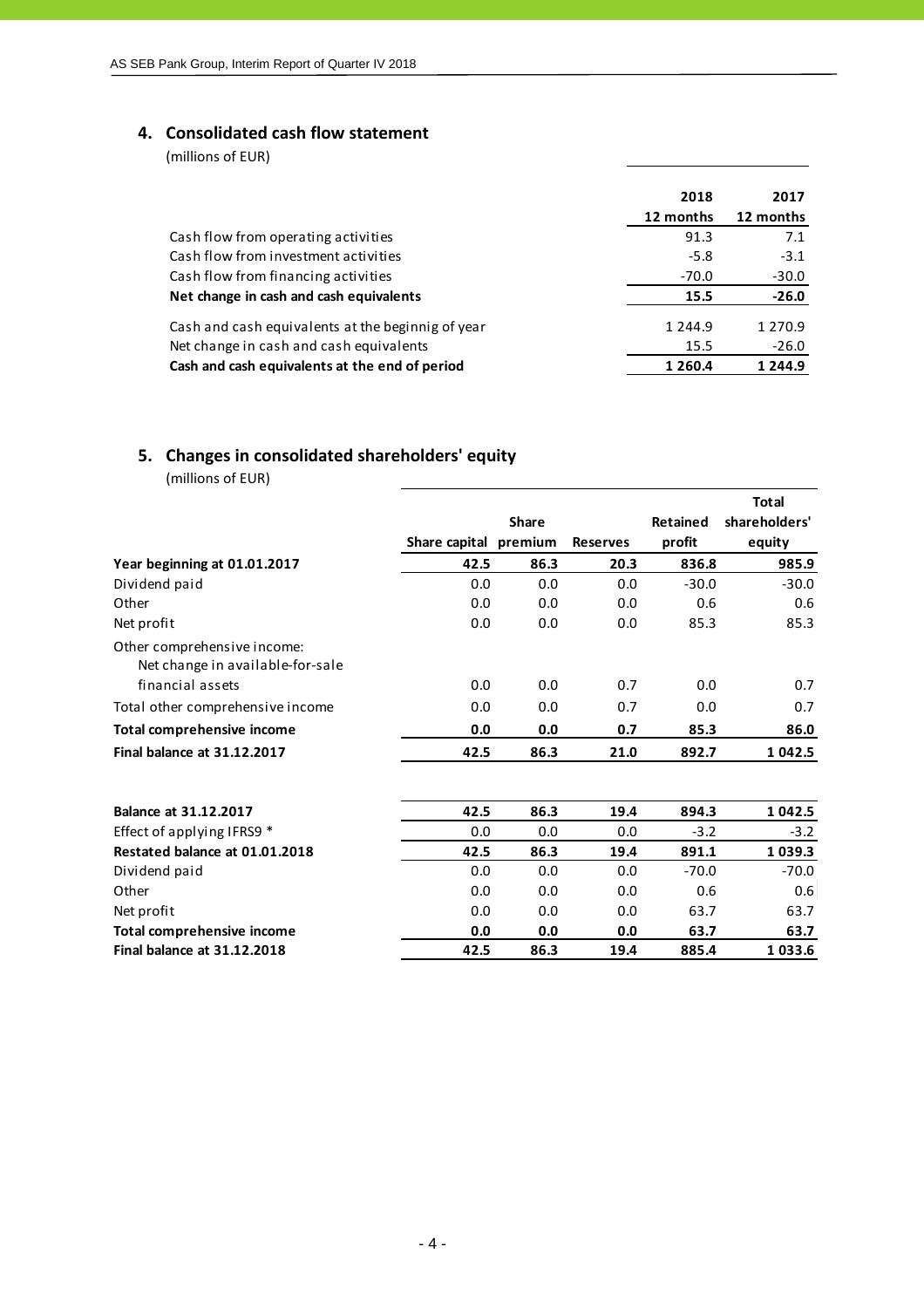#### **Note 1**

#### **Accounting principles**

The interim report condensed financial statements of AS SEB Pank Group for Quarter IV 2018 has been prepared in conformity with International Accounting Standard IAS 34 "Interim Financial Reporting" and the disclosure requirement established by the Credit Institutions Act. These condensed financial statements should be read in conjunction with the annual financial statements for the year ended 31 December 2017, prepared in conformity with International Financial Reporting Standards (IFRS).

As of 1 January 2018 there are significant changes to the accounting principles from the application of IFRS 9 Financial Instruments and of IFRS 15 Revenue from Contracts with Customers. The transition tables has been created to explain the changes to Group`s financial statements as of 1 January 2018. These changes primarily cover the new presentation of balance sheet to better reflect the new requirements under IFRS 9 Financial Instruments and the effects of transition from IAS 39 to IFRS 9 as per 1 January 2018. Group does not have transition effect of IFRS 15 on financial statements.

Additional information about Group's adoption of IFRS 9 and IFRS 15 is described in the Annual Report 2017 note 1.21 "New International Financial Reporting Standards, amendments to published standards and interpretations by the International Financial Reporting Interpretations Committee" on page 42-44.

In all other material aspects, the Group's accounting principles, used in the interim report of AS SEB Pank Group for Quarter IV 2018 are in conformity with the accounting principles used in the annual report for the year ended on 31 December 2017.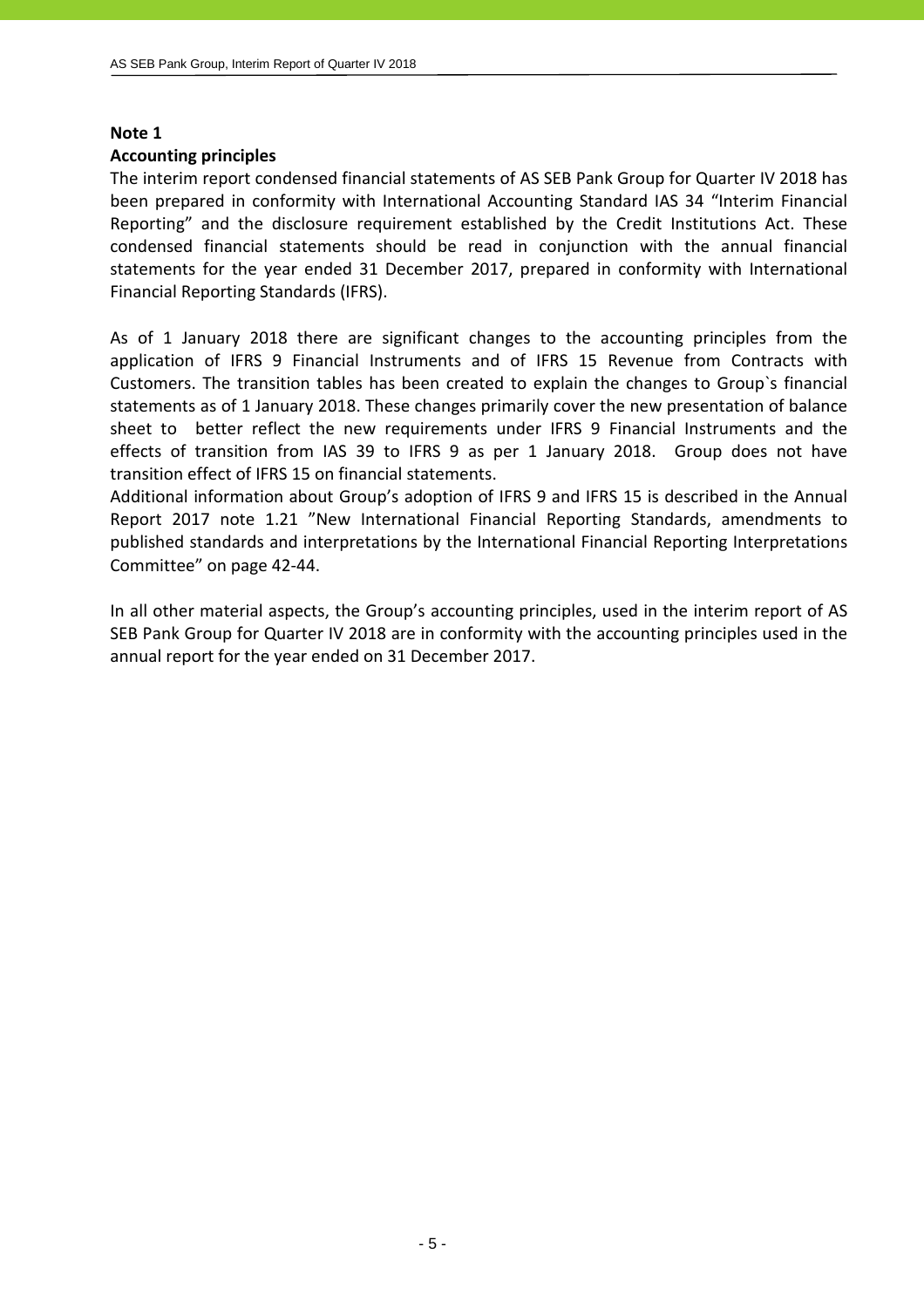#### **Transition disclosure**

### **1. Change in presentation of financial position**

(millions of EUR)

|                                                    |            |         | New                       |                                                                               |
|----------------------------------------------------|------------|---------|---------------------------|-------------------------------------------------------------------------------|
|                                                    | Closing    |         | Change in presentation of |                                                                               |
| <b>Financial position (balance sheet)</b>          |            |         |                           | balance   presentation   closing balance   Financial position - new structure |
|                                                    | 31.12.2017 |         | 31.12.2017                |                                                                               |
| <b>ASSETS</b>                                      |            |         |                           | <b>ASSETS</b>                                                                 |
| Cash                                               | 41,3       | $-41,3$ |                           |                                                                               |
| Balances with central bank                         | 1009,9     | 41,3    |                           | 1051.2 Cash and balances with central bank                                    |
| Loans and advances to credit institutions          | 172,2      | 0,1     |                           | 172,3 Loans to credit institutions                                            |
| Loans and advances to customers                    | 4734.1     | 16,9    |                           | 4751,0 Loans to the public                                                    |
| Financial assets held for trading                  | 23.6       | $-23,6$ |                           |                                                                               |
| Financial assets designated at fair value          |            |         |                           |                                                                               |
| through profit or loss at inception                | 89,2       | $-89.2$ |                           |                                                                               |
| Available-for-sale financial assets                | 7,3        | $-7,3$  |                           |                                                                               |
|                                                    | 0,0        | 89,2    |                           | 89,2 Debt securities                                                          |
|                                                    | 0,0        | 7,4     |                           | 7,4 Equity instruments                                                        |
|                                                    | 0,0        | 23,5    |                           | 23.5 Derivatives                                                              |
| Investments in associates                          | 1,0        | 0,0     |                           | 1.0 Investments in associates                                                 |
| Intangible assets                                  | 3,9        | 0,0     |                           | 3,9 Intangible assets                                                         |
| Property, plant equipment                          | 9,7        | 0,0     |                           | 9,7 Property, plant equipment                                                 |
| Accruals and prepaid expenses                      | 15,0       | 0,0     |                           | 15,0 Other non-financial assets                                               |
| Other assets *                                     | 17,0       | $-17,0$ |                           |                                                                               |
| <b>TOTAL ASSETS</b>                                | 6124,2     | 41,3    |                           | 6124,2 TOTAL ASSETS                                                           |
| <b>LIABILITIES AND SHAREHOLDERS</b>                |            |         |                           |                                                                               |
| <b>EQUITY</b>                                      |            |         |                           | <b>LIABILITIES AND EQUITY</b><br>Deposits from central banks and credit       |
| Due to credit institutions                         | 1214,5     | 0,0     |                           | 1214,5 institutions                                                           |
| Due to customers                                   | 3747.2     | 0,0     |                           | 3747,2 Deposits and borrowings from the public                                |
| Other Liabilities                                  | 78,7       | 0,0     |                           | 78.7 Other financial liabilities                                              |
| Financial liabilities at fair value through profit |            |         |                           |                                                                               |
| or loss                                            | 23.2       | 0,0     |                           | 23.2 Derivatives                                                              |
| Provisions                                         | 0,0        | 0,0     |                           | 0.0 Provisions                                                                |
| Accrued expenses and prepayments                   | 18,1       | 0,0     |                           | 18.1 Other non-financial liabilities                                          |
| <b>Total Liabilities</b>                           | 5081.7     | 0,0     |                           | 5081,7 Total Liabilities                                                      |
|                                                    |            |         |                           |                                                                               |
| Share capital                                      | 42,5       | 0,0     |                           | 42,5 Share capital                                                            |
| Share premium                                      | 86,3       | 0,0     |                           | 86,3 Share premium                                                            |
| Other reserves                                     | 21,0       | $-1,6$  |                           | 19,4 Other reserves                                                           |
| Retained earnings                                  | 892,7      | 1,6     |                           | 894,3 Retained earnings                                                       |
| Total shareholder's equity                         | 1042,5     | 0,0     |                           | 1042,5 Totalequity                                                            |
| <b>TOTAL LIABILITIES AND SHAREHOLDERS</b>          |            |         |                           |                                                                               |
| <b>EQUITY</b>                                      | 6124,2     | 0,0     |                           | <b>6124.2 TOTAL LIABILITIES AND EQUITY</b>                                    |

\* Loans related advances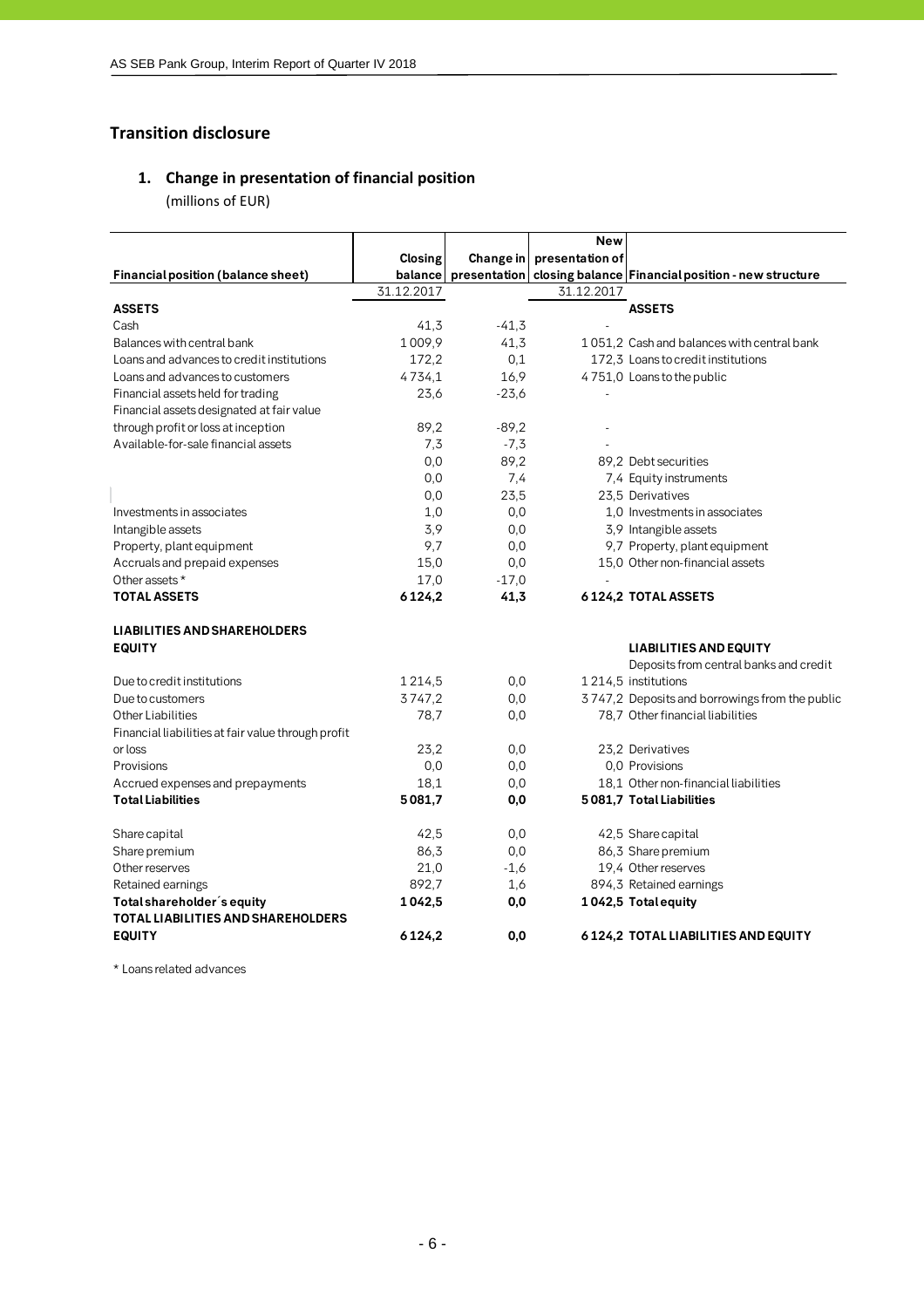# **2. Financial position - reconciliation upon transition IAS 39 to IFRS 9**

(millions of EUR)

|                                         | <b>New</b>      |                      |             |
|-----------------------------------------|-----------------|----------------------|-------------|
|                                         | presentation of | <b>Change in ECL</b> | Opening     |
| Financial position -new structure       | closing balance | allowances           | balance     |
|                                         | 31.12.2017      |                      | 1.01.2018   |
| <b>ASSETS</b>                           |                 |                      |             |
| Cash and balances with central bank     | 1051,2          | 0,0                  | 1051,2      |
| Loans to credit institutions            | 172,3           | 0,0                  | 172,3       |
| Loans to the public                     | 4751,0          | $-2,9$               | 4748,1      |
| Debt securities                         | 89,2            | 0,0                  | 89,2        |
| Equity instruments                      | 7,4             | 0,0                  | 7,4         |
| Derivatives                             | 23,5            | 0,0                  | 23,5        |
| Investments in associates               | 1,0             | 0,0                  | 1,0         |
| Intangible assets                       | 3,9             | 0,0                  | 3,9         |
| Property, plant equipment               | 9,7             | 0,0                  | 9,7         |
| Other non-financial assets              | 15,0            | 0,0                  | 15,0        |
| <b>TOTAL ASSETS</b>                     | 6 1 2 4, 2      | $-2,9$               | 6 1 2 1 , 3 |
| <b>LIABILITIES AND EQUITY</b>           |                 |                      |             |
| Deposits from central banks and credit  |                 |                      |             |
| institutions                            | 1214,5          | 0,0                  | 1214,5      |
| Deposits and borrowings from the public | 3747,2          | 0,0                  | 3747,2      |
| Other financial liabilities             | 78,7            | 0,0                  | 78,7        |
| Derivatives                             | 23,2            | 0,0                  | 23,2        |
| Provisions                              | 0,0             | 0,3                  | 0,3         |
| Other non-financial liabilities         | 18,1            | 0,0                  | 18,1        |
| <b>Total Liabilities</b>                | 5081,7          | 0,0                  | 5081,7      |
| Share capital                           | 42,5            | 0,0                  | 42,5        |
| Share premium                           | 86,3            | 0,0                  | 86,3        |
| Other reserves                          | 19,4            | 0,0                  | 19,4        |
| Retained earnings                       | 894,3           | $-3,2$               | 891,1       |
| <b>Total equity</b>                     | 1042,5          | $-2,9$               | 1039,3      |
| <b>TOTAL LIABILITIES AND EQUITY</b>     | 6 1 2 4 , 2     | $-2,9$               | 6 1 2 1 , 3 |